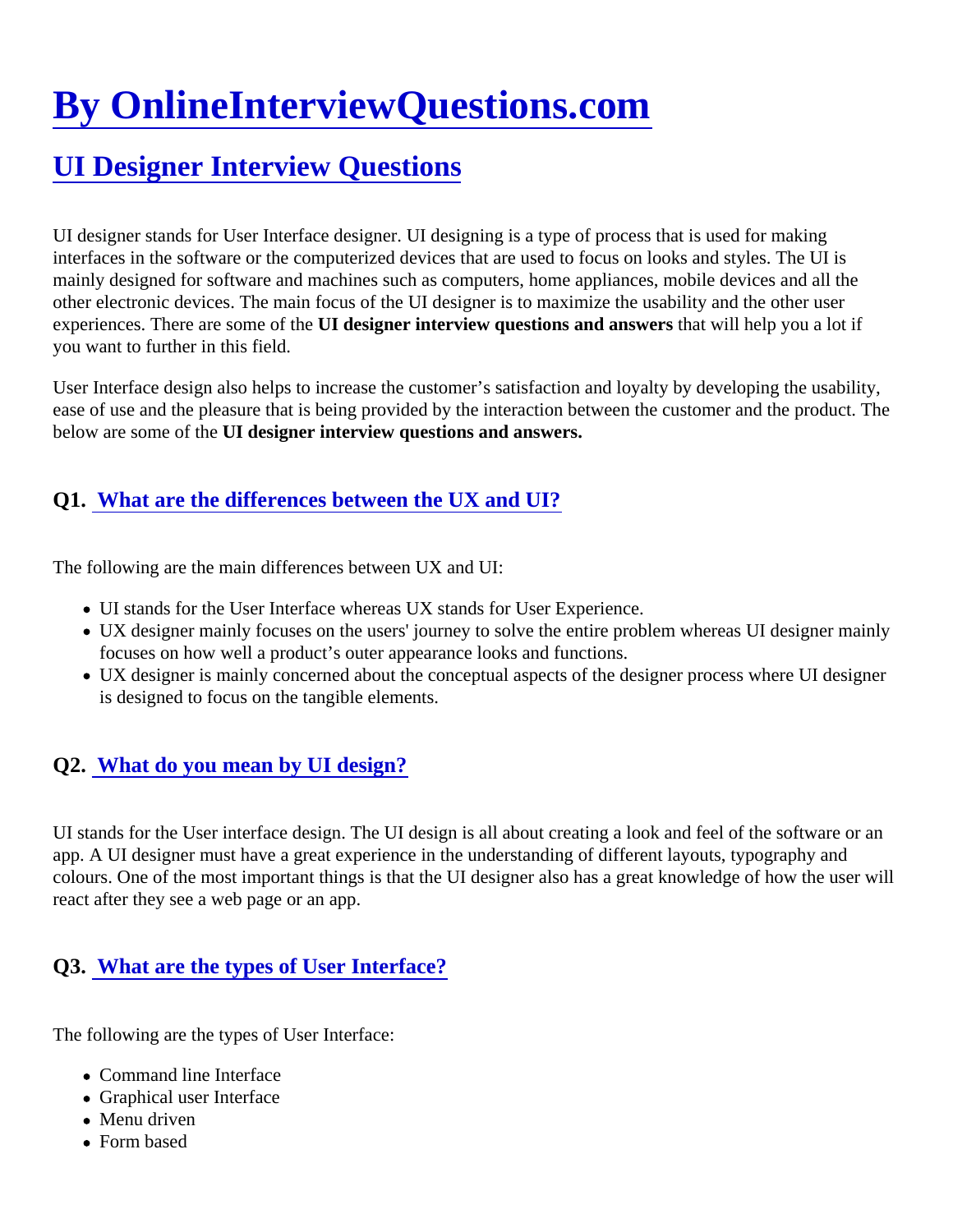• Natural language

# Q4. [What is Command Line Interface?](https://www.onlineinterviewquestions.com/what-is-command-line-interface/)

Command Line interface is a type of interface that is used to perform the tasks by entering the command. The mechanism of the command line interface is easy but it is not at all user-friendly.

#### Q5. [What is Graphical User Interface?](https://www.onlineinterviewquestions.com/what-is-graphical-user-interface/)

Graphical User Interface is a type of interface that allows users to interact with electronic devices through graphical designs and visual indicators. The interface mainly uses icons, menus and all the other visual indicators to display information.

#### Q6. [What is natural language in user interface?](https://www.onlineinterviewquestions.com/what-is-natural-language-in-user-interface/)

Natural language is a type of spoken interface in which the user interacts with the computer by simply talking with it.

#### Q7. [What are the examples of the Graphical User Interface](https://www.onlineinterviewquestions.com/what-are-the-examples-of-the-graphical-user-interface/)?

The following are some of the examples of the Graphical User Interface:

- GNOME
- KDE
- Any Microsoft program like the word, excel and outlook.
- Internet browser that is Internet Explorer, Chrome and Firefox.

#### Q8. [What are the difference between GUI and CLI?](https://www.onlineinterviewquestions.com/what-are-the-difference-between-gui-and-cli/)

The following are the main differences between GUI and CLI:

- GUI is a type of user interface that allows the users to interact with the electronic device through the graphical icons. Whereas CLI is a type of the user interface that issues the commands in the form of the successive lines of the text or command.
- GUI stands for Graphical User Interface whereas CLI stands for Command Line Interface.
- The beginners can handle the GUI also whereas to control the CLI you should have a good knowledge commands.
- The GUI is slower and the CLI is fast.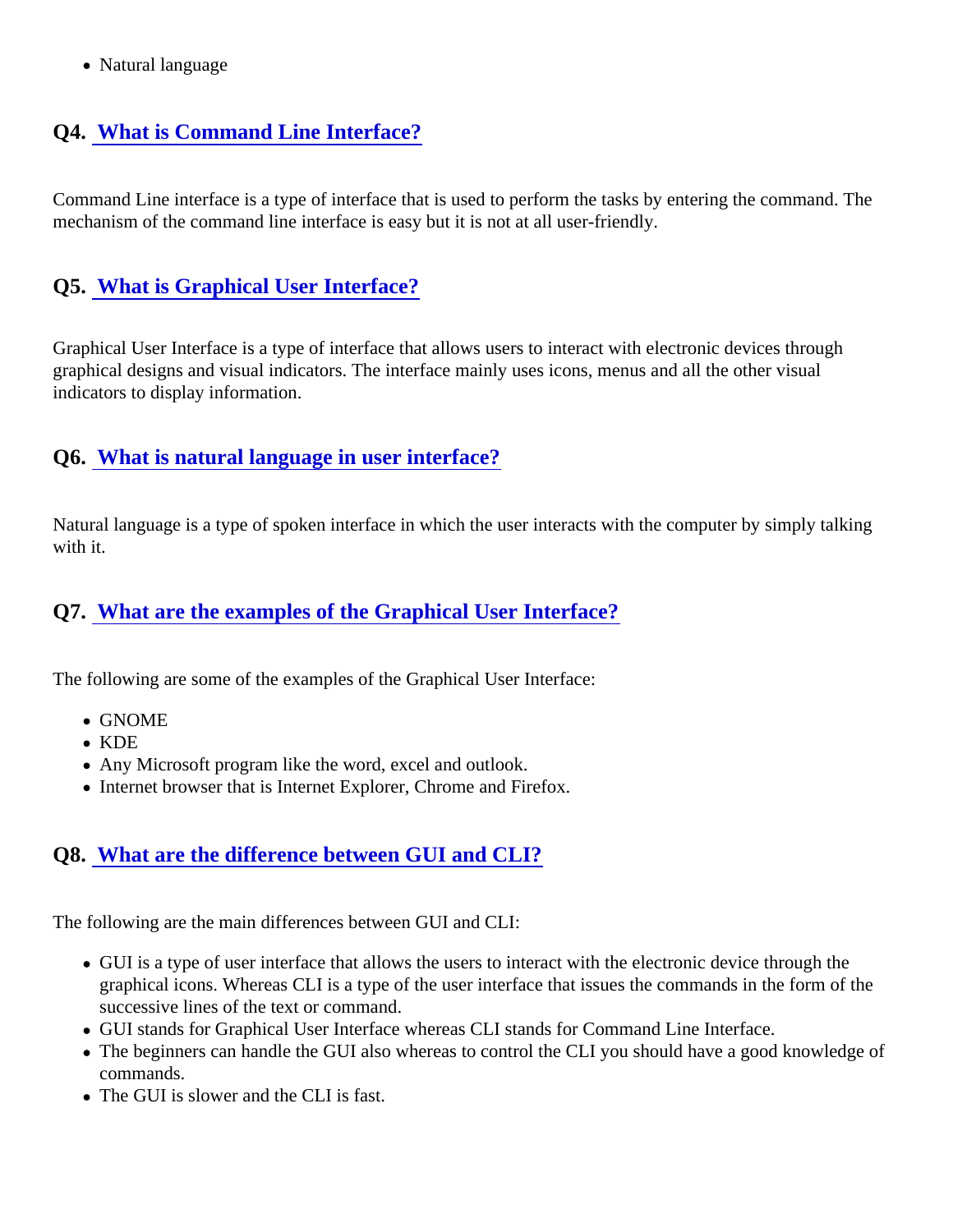#### Q9. [What is mobile user interface?](https://www.onlineinterviewquestions.com/what-is-mobile-user-interface/)

A mobile user interface is a type of interface consists of the graphical and usually the touch-sensitive display the screen of the mobile devices. Such devices consist of smartphones and the tablet.

#### Q10. [What is user interface framework?](https://www.onlineinterviewquestions.com/what-is-user-interface-framework/)

The user interface framework helps to speed up the development of the front end applications. The user interface framework also helps to enable all the developers to build a beautiful responsive type of multi-device applications. They don't need any deep technical and design skills.

#### Q11. [What are the features of the UI framework?](https://www.onlineinterviewquestions.com/what-are-the-features-of-the-ui-framework/)

The following are the main features of the UI framework:

- The UI framework is an open source and it is free to use.
- It is built on the 12 column grids layout.
- Compatibility for almost all types of browsers.
- Holds all the big support community.

#### Q12. [What are the responsibility of the User interface designer](https://www.onlineinterviewquestions.com/what-are-the-responsibility-of-the-user-interface-designer/)?

The following are the main responsibilities of the User interface designer:

- User Interface Prototyping
- Interactive and animation
- Adaptation to all device screen sizes
- Implementation with the development

#### Q13. [What are the principles of the User Interface design](https://www.onlineinterviewquestions.com/what-are-the-principles-of-the-user-interface-design/)?

The following are the main principles of the User Interface design:

- The structure principle
- The simplicity principle
- The visibility principle
- The feedback principle
- The tolerance principle
- The reuse principle